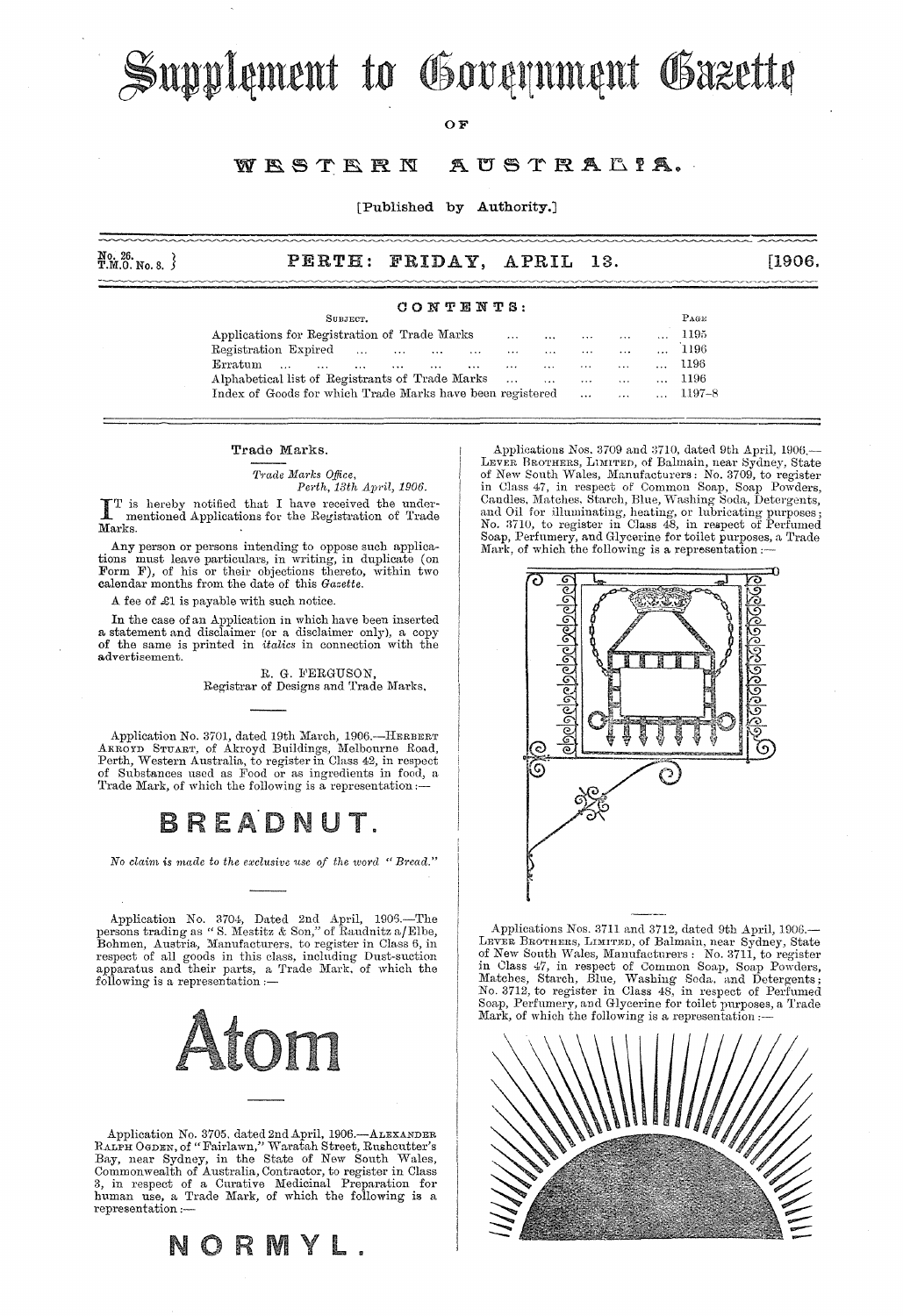No. 402, dated 29th December, 1891.—JAMES GREEN & Co., of 34 Dawson Street, Dublin, Ireland, Wine Shippers and Exporters: registered in Class 43, in respect of Fermented Liquors and Spirits.

#### Erratum.

Trade Marks Supplement to Government Gazette of 16th March, 1906, No. 6, page 910—For "device" read "devices" in the statement of essential particulars printed in connection with the advertisement of Application No. 3692,

R. G. FERGUSON, Registrar of Designs and Trade Marks.

#### Alphabetical List of Registrants of Trade Marks.

#### MARCH 1sr-31sr, 1906.

|                                                                                                                |                                                                                                                                                                                                                                                                                                                               |                |                                       |                                                       | Gazette.                           |                                                      |                             |  |  |
|----------------------------------------------------------------------------------------------------------------|-------------------------------------------------------------------------------------------------------------------------------------------------------------------------------------------------------------------------------------------------------------------------------------------------------------------------------|----------------|---------------------------------------|-------------------------------------------------------|------------------------------------|------------------------------------------------------|-----------------------------|--|--|
| Name.                                                                                                          | Goods.                                                                                                                                                                                                                                                                                                                        | Class.         | No.                                   | Date.                                                 | No.                                | Date.                                                | Page.                       |  |  |
| Aerators, Ltd<br>$\ldots$                                                                                      | Seltzogenes and analogous vessels<br>included in Class 8, for aerated<br>waters and other liquids                                                                                                                                                                                                                             | 8              | 3665                                  | 16th Jan., 1906                                       | $\overline{2}$                     | 19th Jan., 1906                                      | 118                         |  |  |
| Barnes, W. J. & F.<br>$\ddotsc$                                                                                | A liquid for polishing and preserv-<br>ing linoleum, floorcloths, furni-<br>ture, boots, shoes, and harness                                                                                                                                                                                                                   | 50             | 3617                                  | 30th Nov., 1905                                       | 1                                  | 5th Jan., 1906                                       | 29                          |  |  |
| Bethell & Thurston<br>$\ddotsc$<br>Bethell & Thurston<br>$\ddotsc$<br>Burford, W. H., & Sons,<br>$_{\rm Ltd.}$ | Spoons and forks<br>$\cdots$<br>$\mathbf{L}$<br>$\ddotsc$<br>Brushware<br>$\ddotsc$<br>$\ddotsc$<br>$\ddotsc$<br>.<br>Common soap, extract of soap, deter-<br>gents, starch, blue, washing powders,<br>and all other preparations for<br>laundry purposes; illuminating,<br>heating, and Iubricating oils, and<br>axle grease | 12<br>50<br>47 | 3642<br>3643<br>3568                  | 19th Dec., 1905<br>19th Dec., 1905<br>17th Oct., 1905 | 26<br>26<br>26                     | 22nd Dec., 1905<br>22nd Dec, 1905<br>22nd Dec., 1905 | 3775<br>3775<br>3774        |  |  |
| Colmer, R. J.<br>$\cdots$<br>$\ldots$<br>Cradock, G., & Co.<br>$\cdots$                                        | Bicycles and motors<br>Unwrought and partly wrought<br>metals used in manufacture                                                                                                                                                                                                                                             | 22<br>5        | 3641<br>3658                          | 18th Dec., 1905<br>10th Jan., 1906                    | 2<br>$\overline{2}$                | 19th Jan., 1906<br>19th Jan., 1906                   | 117<br>118                  |  |  |
| Cradock, G., & Co.<br>$\cdots$<br>Lever Bros., Ltd.<br>                                                        | Wire ropes and chains<br>$\sim 100$<br>Common soap, soap powder, candles,<br>matches, starch, blue, washing<br>soda, detergents, and oil for illum-<br>inating, heating, or lubricating<br>purposes                                                                                                                           | 13<br>47       | 3659<br>3644                          | 10th Jan., 1906<br>19th Dec., 1905                    | $\boldsymbol{2}$<br>$\overline{2}$ | 19th Jan., 1906<br>19th Jan., 1906                   | 118.<br>117                 |  |  |
| Lever Bros., Ltd.<br>$\ldots$                                                                                  | Perfumed soap, perfumery,<br>and<br>glycerine for toilet purposes                                                                                                                                                                                                                                                             | 48             | 3645                                  | 19th Dec., 1905                                       | 2                                  | 19th Jan., 1906                                      | 117                         |  |  |
| Lever Bros., Ltd.                                                                                              | Common soap, soap powders, candles,<br>matches, starch, blue, washing<br>soda, detergents, and oil for illum-<br>inating, heating, or lubricating<br>purposes                                                                                                                                                                 | 47             | 3649                                  | 29th Dec., 1905                                       | 1                                  | 5th Jan., 1906                                       | 30                          |  |  |
| Lever Bros., Ltd.<br>$\cdots$                                                                                  | Perfumed<br>soap, perfumery<br>and<br>glycerine for toilet purposes                                                                                                                                                                                                                                                           | 48             | 3650                                  | 29th Dec., 1905                                       | 1                                  | 5th Jan., 1906                                       | 30                          |  |  |
| Lever Bros., Ltd.<br>$\ddotsc$                                                                                 | Common soap, soap powders, candles,<br>matches, starch, blue, washing<br>soda, detergents, and oil for illum-<br>inating, heating, or lubricating<br>purposes                                                                                                                                                                 | 47             | 3653                                  | 2nd Jan., 1906                                        | 1                                  | 5th Jan., 1906                                       | 30                          |  |  |
| Lever Bros., Ltd.<br>$\cdots$                                                                                  | Perfumed soap, perfumery,<br>and<br>glycerine for toilet purposes                                                                                                                                                                                                                                                             | 48             | 3654<br>and<br>3656                   | 2nd Jan., 1906                                        | 1                                  | 5th Jan., 1906                                       | 30                          |  |  |
| Lever Bros., Ltd.<br>$\cdots$                                                                                  | Common soap, soap powders, candles,<br>matches, washing soda, detergents,<br>and oil for illuminating, heating,<br>or lubricating purposes                                                                                                                                                                                    | 47             | 3655                                  | 2nd Jan., 1906                                        | 1                                  | 5th Jan., 1906                                       | 30                          |  |  |
| Lever Bros., Ltd.<br>$\cdots$                                                                                  | Common soap, soap powders, candles,<br>matches, starch, blue, washing<br>soda, detergents, and oil for illum-<br>inating, heating, or lubricating<br>purposes                                                                                                                                                                 | 47             | 3660<br>and<br>3662                   | 16th Jan., 1906                                       | 2                                  | 19th Jan., 1906                                      | 118                         |  |  |
| Lever Bros., Ltd.<br>$\ddotsc$                                                                                 | Perfumed soap, perfumery,<br>and<br>glycerine for toilet purposes                                                                                                                                                                                                                                                             | 48             | 3661<br>and<br>3663                   | 16th Jan., 1906                                       | $\boldsymbol{2}$                   | 19th Jan., 1906                                      | 118                         |  |  |
| Mailler & Quereau                                                                                              | Plain, black, and galvanised sheets<br>and corrugated galvanised sheets                                                                                                                                                                                                                                                       | 5              | 3610                                  | 29th Nov., 1905                                       | 26                                 | 22nd Dec., 1905                                      | 3774                        |  |  |
| Reddaway, F., & Co., Ltd.                                                                                      | Driving belts and carrying belts, and<br>aprons for machinery woven from<br>all descriptions of textile materials,<br>and with or without an envelope or<br>covering of rubber, gutta-percha,<br>or the like; hose and packing                                                                                                | 50             | 3657                                  | 2nd Jan., 1906                                        | 1                                  | 5th Jan., 1906                                       | 30                          |  |  |
| Sandover, W., & Co.<br>Wear, C. H. (trading as<br>"Wear's Cycle<br>$\Delta$ gency ")                           | Locks<br>$\ldots$<br>and the control<br>$\ldots$<br>Bicycles and motor cycles<br>$\sim$                                                                                                                                                                                                                                       | 13<br>22       | 3548<br>3507,<br>3508,<br>and<br>3509 | 29th Sept., 1905<br>8th Aug., 1905                    | 26<br>17                           | 22nd Dec., 1905<br>18th Aug., 1905                   | 3773<br>2728<br>and<br>2729 |  |  |
| Wiggins, Teape, & Co.,<br>$-Ltd.$                                                                              | Paper<br>$\cdots$                                                                                                                                                                                                                                                                                                             | 39             | 3638<br>and<br>3639                   | 11th Dec., 1905                                       | 1                                  | 5th Jan., 1906                                       | 29                          |  |  |
|                                                                                                                |                                                                                                                                                                                                                                                                                                                               |                |                                       |                                                       |                                    |                                                      |                             |  |  |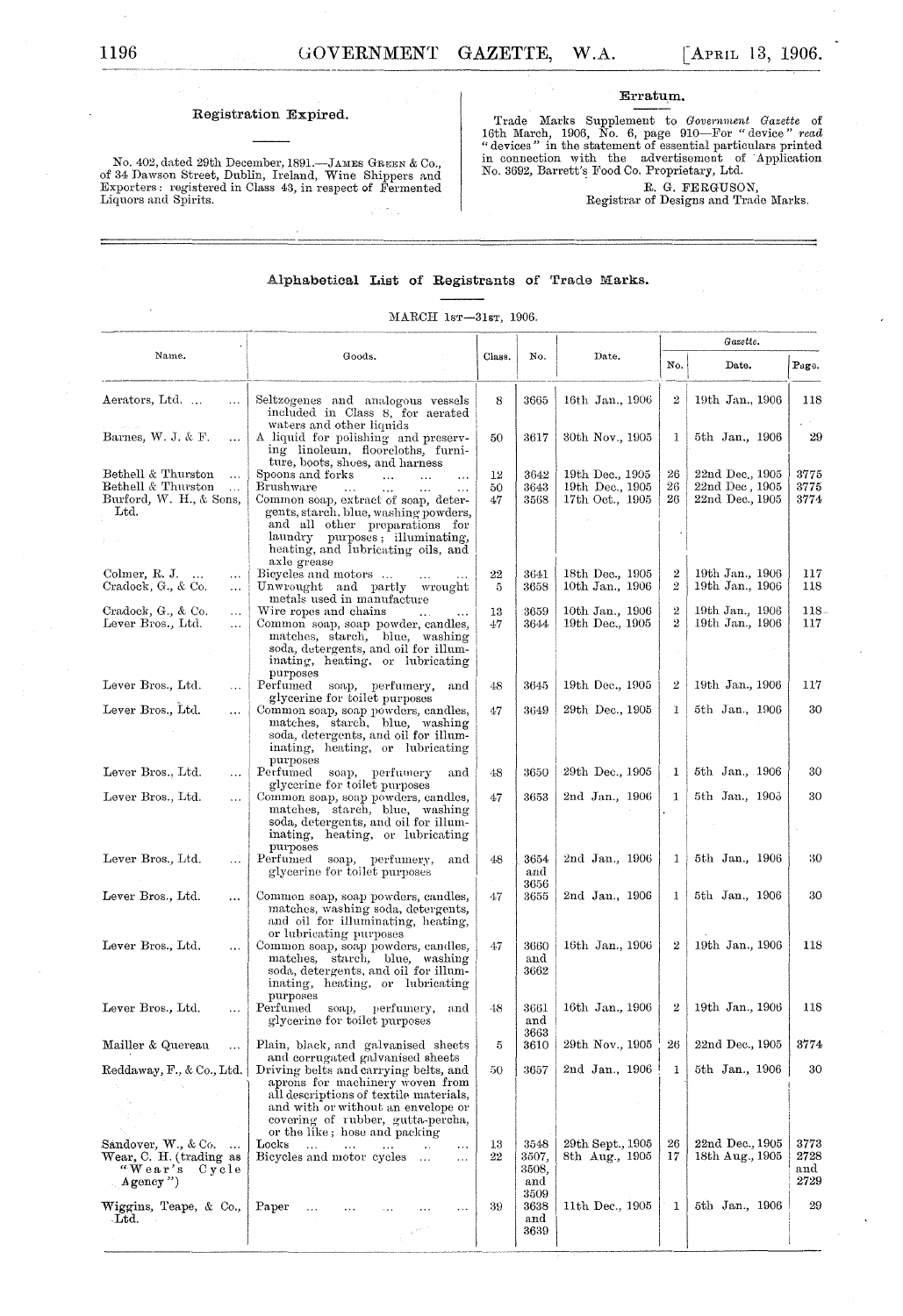$\hat{\mathbf{v}}$ 

 $\ddot{\phantom{a}}$ 

## Index of Goods for which Trade Marks have been registered.

#### MARCH 1sr $-31$ sr, 1906.

| Goods.<br>Name.                                                                                                          |                                                                                                                                                                                                   | No.                                  |                                                                           | Class.               | Gazette.                                   |                                                                         |                            |  |
|--------------------------------------------------------------------------------------------------------------------------|---------------------------------------------------------------------------------------------------------------------------------------------------------------------------------------------------|--------------------------------------|---------------------------------------------------------------------------|----------------------|--------------------------------------------|-------------------------------------------------------------------------|----------------------------|--|
|                                                                                                                          |                                                                                                                                                                                                   |                                      | Date.                                                                     |                      | No.                                        | Date.                                                                   | Page.                      |  |
| Aprons for Machinery,<br>woven from textile<br>materials                                                                 | Vide Belts, driving and carrying<br>.                                                                                                                                                             | 3657                                 | 2nd Jan., 1906                                                            | 50                   | 1                                          | 5th Jan., 1906                                                          | 30                         |  |
| Axle Grease<br>$\ddotsc$<br>driving<br>Belts,<br>and<br>carrying, woven from<br>textile materials                        | Vide Soap, common<br>$\ddotsc$<br><br><br>F. Reddaway & Co., Ltd.<br>$\ddotsc$<br>$\ldots$                                                                                                        | 3568<br>3657                         | 17th Oct., 1905<br>2nd Jan., 1906                                         | 47<br>50             | 26<br>1                                    | 22nd Dec., 1905<br>5th Jan., 1906                                       | 3774<br>30                 |  |
| <b>Bicycles</b><br>$\ldots$<br>$\ddotsc$                                                                                 | C. H. Wear, trading as Wear's Cycle<br>$_{\rm Agencv}$                                                                                                                                            | 3507,<br>3508,<br>and<br>3509        | 8th Aug., 1905                                                            | $^{22}$              | 17                                         | 18th Aug., 1905                                                         | 2728<br>and<br>2729        |  |
| <b>Bicycles</b><br>$\ddotsc$<br>$\ddotsc$<br>Blue<br>$\ldots$<br>$\ldots$<br>$\ldots$<br>Blue<br>$\ldots$<br>$\ldots$    | R.J. Colmer<br>$\ddotsc$<br>$\cdots$<br>.<br>$\cdots$<br>Vide Soap, common<br>$\cdots$<br>$\ldots$<br>.<br><i>Vide</i> Soap, common<br>.<br>$\ldots$                                              | 3641<br>3568<br>3644                 | 18th Dec., 1905<br>17th Oct., 1905<br>19th Dec., 1905                     | 22<br>47<br>47       | $\boldsymbol{2}$<br>26<br>$\boldsymbol{2}$ | 19th Jan., 1906<br>22nd Dec., 1905<br>19th Jan., 1906                   | 117<br>3774<br>117         |  |
| .<br>Blue<br>$\ldots$<br>$\ldots$<br>$\ldots$<br>Blue<br>$\ddotsc$<br>$\ldots$<br>.<br>Blue<br>$\ldots$<br>$\cdots$<br>. | $\ddotsc$<br><i>Vide</i> Soap, common<br>$\cdots$<br>$\ldots$<br>$\cdots$<br>Vide Soap, common<br>.<br>$\ddotsc$<br>$\cdots$<br>Vide Soap, common<br>.<br>.<br>$\cdots$                           | 3649<br>3653<br>3660<br>and          | 29th Dec., 1905<br>2nd Jan., 1906<br>16th Jan., 1906                      | 47<br>47<br>47       | 1<br>1<br>$\bar{2}$                        | 5th Jan., 1906<br>5th Jan., 1906<br>19th Jan., 1906                     | 30<br>30<br>118            |  |
| Brushware<br>$\ddotsc$<br>$\cdots$<br>Candles<br>$\ldots$<br>$\cdots$<br>Candles<br>$\ldots$<br>$\ddotsc$                | Bethell & Thurston<br>.<br>$\cdots$<br>$\cdots$<br>Vide Soap, common<br>.<br>$\ldots$<br>$\ldots$<br>Vide Soap, common<br>$\cdots$<br>$\cdots$<br>$\ddotsc$                                       | 3662<br>3643<br>3644<br>3649         | 19th Dec., 1905<br>19th Dec., 1905<br>29th Dec., 1905                     | 50<br>47<br>47       | 26<br>$\overline{2}$<br>1                  | 22nd Dec., 1905<br>19th Jan., 1906<br>5th Jan., 1906                    | 3775<br>117<br>30          |  |
| Candles<br>$\ldots$<br>$\cdots$                                                                                          | Vide Soap, common<br>$\ddotsc$<br>$\ddotsc$<br>.                                                                                                                                                  | 3653<br>and<br>3655                  | 2nd Jan., 1906                                                            | 47                   | 1                                          | 5th Jan., 1906                                                          | 30                         |  |
| Candles<br>$\ldots$<br>.                                                                                                 | Vide Soap, common<br>$\cdots$<br>$\cdots$<br>$\cdots$                                                                                                                                             | 3660<br>and<br>3662                  | 16th Jan., 1906                                                           | 47                   | $\mathbf{2}$                               | 19th Jan., 1906                                                         | 118                        |  |
| Chains<br>$\cdots$<br>$\ldots$<br>Detergents<br>$\ldots$<br>$\ddotsc$                                                    | <i>Vide</i> Wire Ropes<br>.<br>.<br>.<br>Vide Soap, common<br>$\ddotsc$<br>$\ddotsc$<br>$\ldots$                                                                                                  | 3659<br>3568                         | 10th Jan., 1906<br>17th Oct., 1905                                        | 13<br>47             | $\boldsymbol{2}$<br>26                     | 19th Jan., 1906<br>22nd Dec., 1905                                      | 118<br>3774                |  |
| Detergents<br>$\ddotsc$<br>$\cdots$<br>Detergents<br>$\ldots$<br>.<br>Detergents<br>$\ldots$<br>$\ddotsc$                | <i>Vide</i> Soap, common<br>$\ddotsc$<br>.<br>$\cdots$<br>Vide Soap, common<br>.<br>$\ldots$<br>$\cdots$<br>Vide Soap, common<br>$\ldots$<br>$\ddotsc$<br>$\ddotsc$                               | 3644<br>3649<br>3653<br>and          | 19th Dec., 1905<br>29th Dec., 1905<br>2nd Jan., 1906                      | 47<br>47<br>47       | $\tilde{z}$<br>1<br>$\mathbf{1}$           | 19th Jan., 1906<br>5th Jan., 1906<br>5th Jan., 1906                     | 117<br>30<br>30            |  |
| Detergents<br>$\ddotsc$<br>$\ddotsc$                                                                                     | Vide Soap, common<br>$\ddotsc$<br>$\cdots$<br>$\cdots$                                                                                                                                            | 3655<br>3660<br>and<br>3662          | 16th Jan., 1906                                                           | 47                   | 2                                          | 19th Jan., 1906                                                         | 118                        |  |
| Extract of Soap<br>$\ddotsc$<br>Forks<br>$\ldots$<br>Glycerine,<br>for<br>toilet                                         | Vide Soap, common<br>$\cdots$<br>$\cdots$<br>$\cdots$<br><i>Vide</i> Spoons<br>$\ddotsc$<br>.<br>$\cdots$<br>$\ldots$<br>Vide Soap, perfumed<br>$\ldots$<br>.<br>$\ldots$                         | 3568<br>3642<br>3645                 | 17th Oct., 1905<br>19th Dec., 1905<br>19th Dec., 1905                     | 47<br>12<br>48       | 26<br>26<br>$\boldsymbol{2}$               | 22nd Dec., 1905<br>22nd Dec., 1905<br>19th Jan., 1906                   | 3774<br>3775<br>117        |  |
| purposes<br>toilet<br>Glycerine,<br>for<br>purposes                                                                      | <i>Vide</i> Soap, perfumed<br>$\ldots$<br>.<br>.                                                                                                                                                  | 3650                                 | 29th Dec., 1905                                                           | 48                   | 1                                          | 5th Jan., 1906                                                          | 30                         |  |
| Glycerine,<br>for<br>toilet<br>purposes                                                                                  | Vide Soap, perfumed<br>$\ldots$<br>.                                                                                                                                                              | 3654<br>and<br>3656                  | 2nd Jan., 1906                                                            | 48                   | 1                                          | 5th Jan., 1906                                                          | 30                         |  |
| for<br>toilet<br>Glycerine,<br>purposes                                                                                  | Vide Soap, perfumed<br>.<br>                                                                                                                                                                      | 3661<br>and<br>3663                  | 16th Jan., 1906                                                           | 48                   | 2                                          | 19th Jan., 1906                                                         | 118                        |  |
| Hose<br>$\sim$<br>$\ldots$<br>$\sim$ $\sim$<br>Iron, plain black gal-<br>vanised and corru-<br>gated sheets              | Vide Belts, driving and carrying<br>$\cdots$<br>Mailler & Quereau<br>$\sim$ 100 $\mu$<br>$\ddotsc$<br>                                                                                            | 3657<br>3610                         | 2nd Jan., 1906<br>29th Nov., 1905                                         | 50<br>5              | 1<br>26                                    | 5th Jan., 1906<br>22nd Dec., 1905                                       | 30<br>3774                 |  |
| Laundry preparations<br>Locks<br>$\cdots$<br>$\ddotsc$<br>Matches<br>$\ldots$<br>$\ldots$<br>Matches<br>$\ldots$         | Vide Soap, common<br>$\ddotsc$<br>$\cdots$<br>i in<br>W. Sandover & Co.<br>$\ddotsc$<br>$\ddotsc$<br>$\ldots$<br>Vide Soap, common<br>.<br>$\ddotsc$<br>$\ldots$<br>Vide Soap, common<br>$\cdots$ | 3568<br>3548<br>3644<br>3649         | 17th Oct., 1905<br>29th Sept., 1905<br>19th Dec., 1905<br>29th Dec., 1905 | 47<br>13<br>47<br>47 | 26<br>26<br>$\boldsymbol{2}$<br>1          | 22nd Dec., 1905<br>22nd Dec., 1905<br>19th Jan., 1906<br>5th Jan., 1906 | 3774<br>3773<br>117<br>30  |  |
| $\ddotsc$<br>Matches<br>$\cdots$<br>$\ldots$                                                                             | $\cdots$<br><br>Vide Soap, common<br>.<br>$\ldots$<br>.                                                                                                                                           | 3653<br>and<br>3655                  | 2nd Jan., 1906                                                            | 47                   | 1                                          | 5th Jan., 1906                                                          | 30                         |  |
| Matches<br>$\ddotsc$<br>                                                                                                 | Vide Soap, common<br>$\ddotsc$<br><br>$\cdots$                                                                                                                                                    | 3660<br>and<br>3662                  | 16th Jan., 1906                                                           | 47                   | $\boldsymbol{2}$                           | 19th Jan., 1906                                                         | 118                        |  |
| Metals, unwrought and<br>partly wrought used<br>in manufacture                                                           | G. Cradock & Co.<br>.<br>.<br>                                                                                                                                                                    | 3658                                 | 10th Jan., 1906                                                           | 5                    | 2                                          | 19th Jan., 1906                                                         | 118                        |  |
| Motors<br>$\ddotsc$<br>$\ldots$<br>Motor Cycles<br>$\ddotsc$                                                             | Vide Bicycles<br>$\sim 10^{-1}$<br>.<br>$\ddotsc$<br>.<br><i>Vide</i> Bicycles<br>$\cdots$<br>.<br><br>$\ldots$                                                                                   | 3641<br>3507,<br>3508<br>and<br>3509 | 18th Dec., 1905<br>8th Aug., 1905                                         | 22<br>22             | $\boldsymbol{2}$<br>17                     | 19th Jan., 1906<br>18th Aug., 1905                                      | 117<br>2728<br>and<br>2729 |  |
| Oils, illuminating, heat-<br>ing, and lubricating                                                                        | Vide Soap, common<br>$\cdots$<br>.                                                                                                                                                                | 3568                                 | 17th Oct., 1905                                                           | 47                   | 26                                         | 22nd Dec., 1905                                                         | 3774                       |  |
| Oil, illuminating, heat-<br>ing, or lubricating                                                                          | Vide Soap, common<br>$\ddotsc$<br>.<br>.                                                                                                                                                          | 3644                                 | 19th Dec., 1905                                                           | 47                   | $\boldsymbol{2}$                           | 19th Jan., 1906                                                         | 117                        |  |
| Oil, illuminating, heat-<br>ing, or lubricating                                                                          | Vide Soap, common<br><br>$\cdots$<br>$\ddot{\phantom{a}}$                                                                                                                                         | 3649                                 | 29th Dec., 1905                                                           | 47                   | 1                                          | 5th Jan., 1906                                                          | 30                         |  |